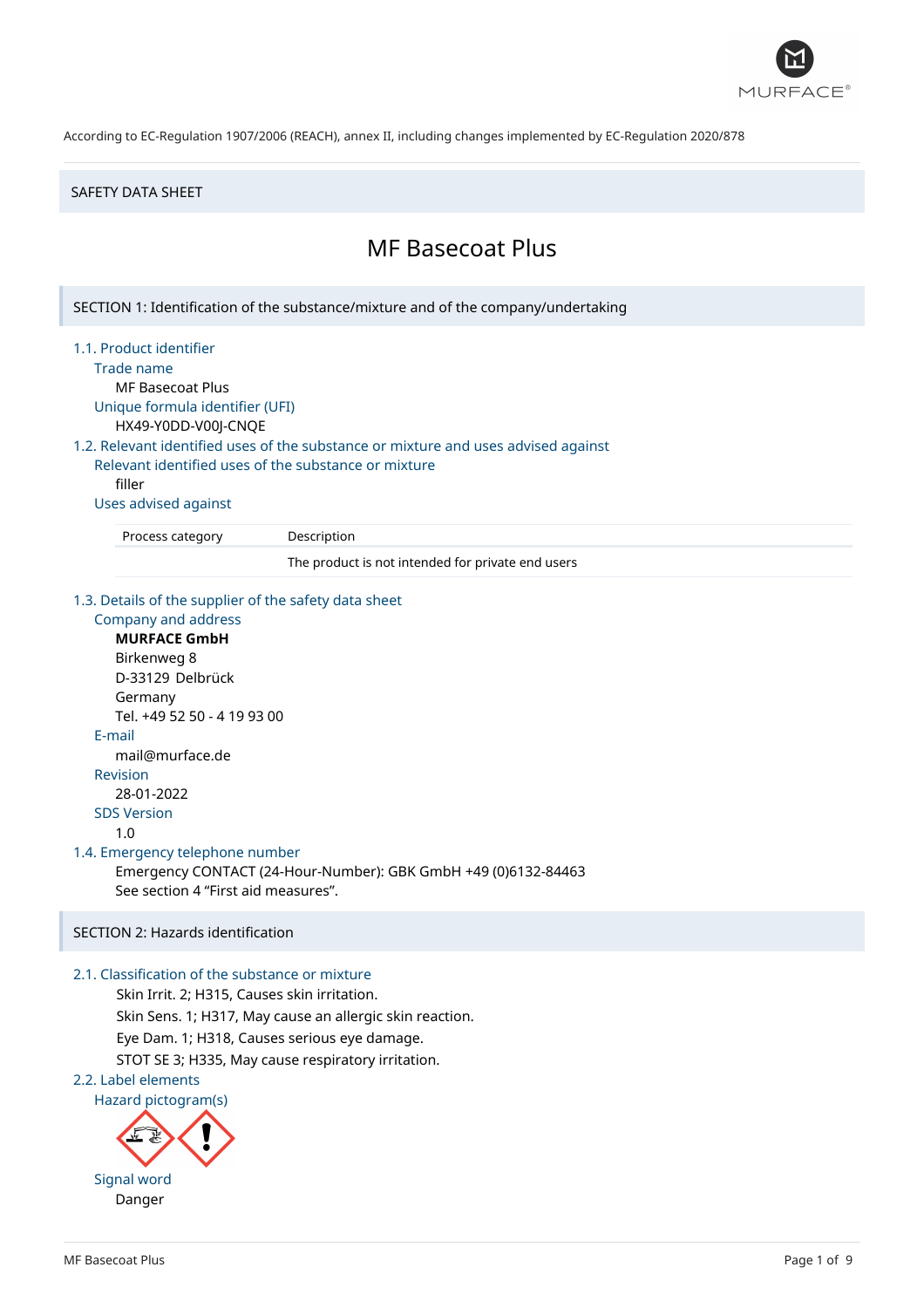

| Hazard statement(s)<br>Causes skin irritation. (H315)<br>May cause an allergic skin reaction. (H317)<br>Causes serious eye damage. (H318)<br>May cause respiratory irritation. (H335)<br>Safety statement(s)                                                                                                                                                                                                                                                                                                                                                                                                                                                                                                                                                                 |  |
|------------------------------------------------------------------------------------------------------------------------------------------------------------------------------------------------------------------------------------------------------------------------------------------------------------------------------------------------------------------------------------------------------------------------------------------------------------------------------------------------------------------------------------------------------------------------------------------------------------------------------------------------------------------------------------------------------------------------------------------------------------------------------|--|
| General                                                                                                                                                                                                                                                                                                                                                                                                                                                                                                                                                                                                                                                                                                                                                                      |  |
| Prevention<br>Avoid breathing dust. (P261)<br>Wear eye protection/protective gloves/protective clothing. (P280)<br>Response<br>IF IN EYES: Rinse cautiously with water for several minutes. Remove contact lenses, if present and easy to do.<br>Continue rinsing. (P305+P351+P338)<br><b>Storage</b><br>Store in a well-ventilated place. Keep container tightly closed. (P403+P233)<br><b>Disposal</b><br>Dispose of contents/container to an approved waste disposal plant. (P501)<br>Hazardous substances<br><b>Portland Cement</b><br>2.3. Other hazards<br><b>Additional labelling</b><br>Not applicable<br><b>Additional warnings</b><br>This mixture/product does not contain any substances considered to meet the criteria classifying them as PBT<br>and/or vPvB. |  |
|                                                                                                                                                                                                                                                                                                                                                                                                                                                                                                                                                                                                                                                                                                                                                                              |  |
|                                                                                                                                                                                                                                                                                                                                                                                                                                                                                                                                                                                                                                                                                                                                                                              |  |

SECTION 3: Composition/information on ingredients

# 3.2. Mixtures

| Product/substance      | Identifiers                                        | % w/w   | Classification                                                                    | Note |
|------------------------|----------------------------------------------------|---------|-----------------------------------------------------------------------------------|------|
| <b>Portland Cement</b> | CAS No.: 65997-15-1<br>EC No.: 266-043-4<br>REACH: | 32-<35% | Skin Irrit. 2, H315<br>Skin Sens. 1B, H317<br>Eye Dam. 1, H318<br>STOT SE 3, H335 |      |
|                        | Index No.:                                         |         |                                                                                   |      |

-----

See full text of H-phrases in section 16. Occupational exposure limits are listed in section 8, if these are available. Other information

No special

# SECTION 4: First aid measures

# 4.1. Description of first aid measures

### General information

In the case of accident: Contact a doctor or casualty department – take the label or this safety data sheet. Contact a doctor if in doubt about the injured person's condition or if the symptoms persist. Never give an unconscious person water or other drink.

#### Inhalation

Upon breathing difficulties or irritation of the respiratory tract: Bring the person into fresh air and stay with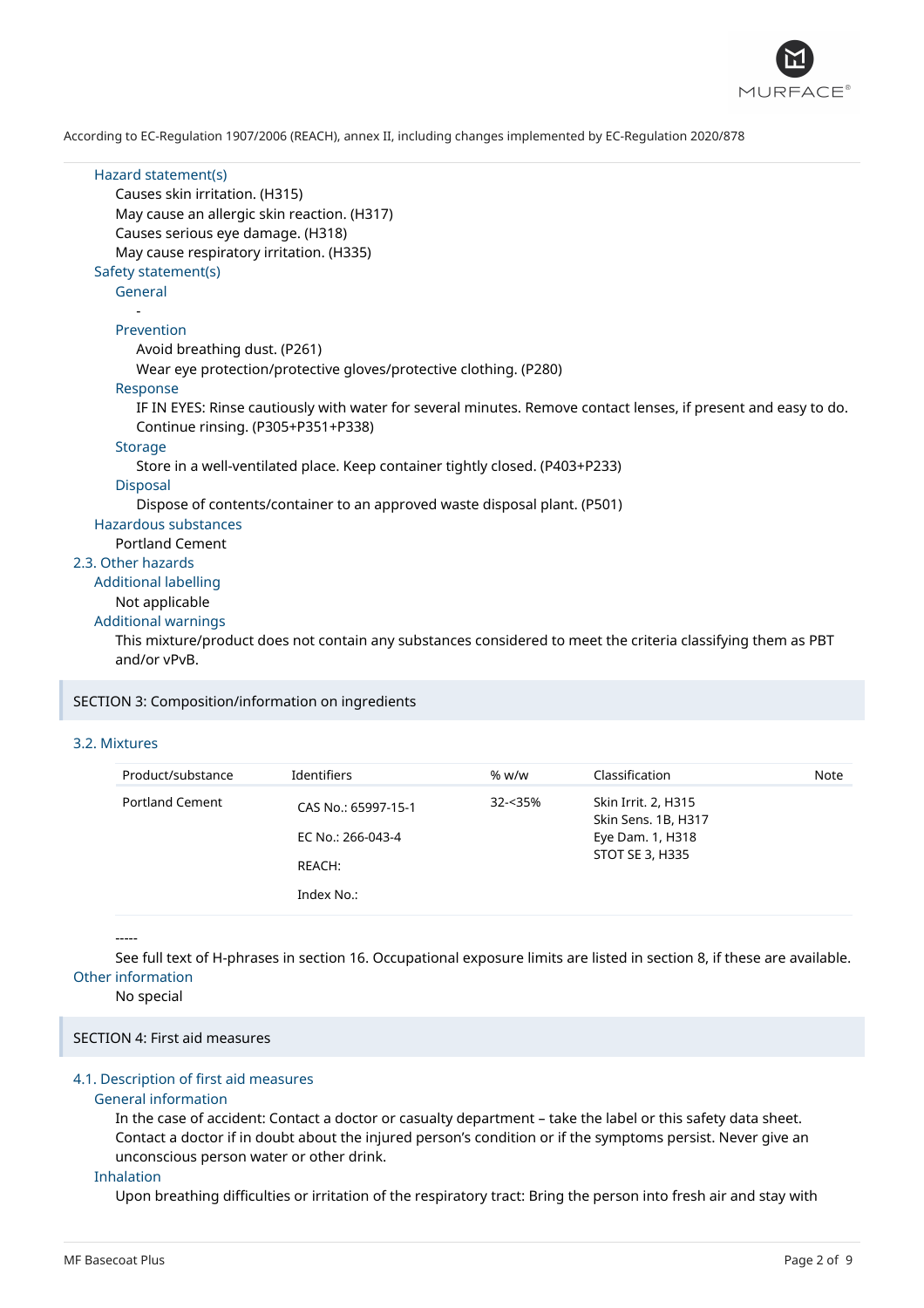

### him/her.

# Skin contact

IF ON SKIN: Wash with plenty of water and soap.

Remove contaminated clothing and shoes. Ensure to wash exposed skin thoroughly with water and soap. DO NOT use solvents or thinners.

If skin irritation occurs: Get medical advice/attention.

### Eye contact

Upon irritation of the eye: Remove contact lenses. Flush eyes with plenty of water or salt water (20-30°C) for at least 15 minutes and continue until irritation stops. Make sure you flush under the upper and lower eyelids. Seek medical assistance immediately and continue flushing during transport.

### Ingestion

Provide plenty of water for the person to drink and stay with him/her. In case of malaise, seek medical advice immediately and bring the safety data sheet or label from the product. Do not induce vomiting, unless recommended by the doctor. Have the victim lean forward with head down to avoid inhalation of- or choking on vomited material.

#### Burns

Not applicable

# 4.2. Most important symptoms and effects, both acute and delayed

Sensitisation: This product contains substances, which may trigger allergic reaction upon dermal contact. Manifestation of allergic reactions typically takes place within 12-72 hours after exposure.

Irritation effects: This product contains substances, which may cause irritation upon exposure to skin, eyes or lungs. Exposure may result in an increased absorption potential of other hazardous substances at the area of exposure.

# 4.3. Indication of any immediate medical attention and special treatment needed

IF exposed or concerned:

Get immediate medical advice/attention.

If skin irritation or rash occurs: Get medical advice/attention.

#### Information to medics

Bring this safety data sheet or the label from this product.

# SECTION 5: Firefighting measures

#### 5.1. Extinguishing media

Suitable extinguishing media: Alcohol-resistant foam, carbon dioxide, powder, water mist.

Unsuitable extinguishing media: Waterjets should not be used, since they can spread the fire.

# 5.2. Special hazards arising from the substance or mixture

Fire will result in dense smoke. Exposure to combustion products may harm your health. Closed containers, which are exposed to fire, should be cooled with water. Do not allow fire-extinguishing water to enter the sewage system and nearby surface waters.

#### 5.3. Advice for firefighters

Wear self-contained breathing apparatus and protective clothing to prevent contact. Upon direct exposure contact The National Poisons Information Service (dial 111, 24 h service) in order to obtain further advice.

SECTION 6: Accidental release measures

#### 6.1. Personal precautions, protective equipment and emergency procedures

Avoid direct contact with spilled substances.

# 6.2. Environmental precautions

Avoid discharge to lakes, streams, sewers, etc.

6.3. Methods and material for containment and cleaning up

Collect spills carefully. Moist the material with water in order to prevent the formation and propagation of dust. To the extent possible cleaning is performed with normal cleaning agents. Avoid use of solvents.

#### 6.4. Reference to other sections

See section 13 on "Disposal considerations" in regard of handling of waste.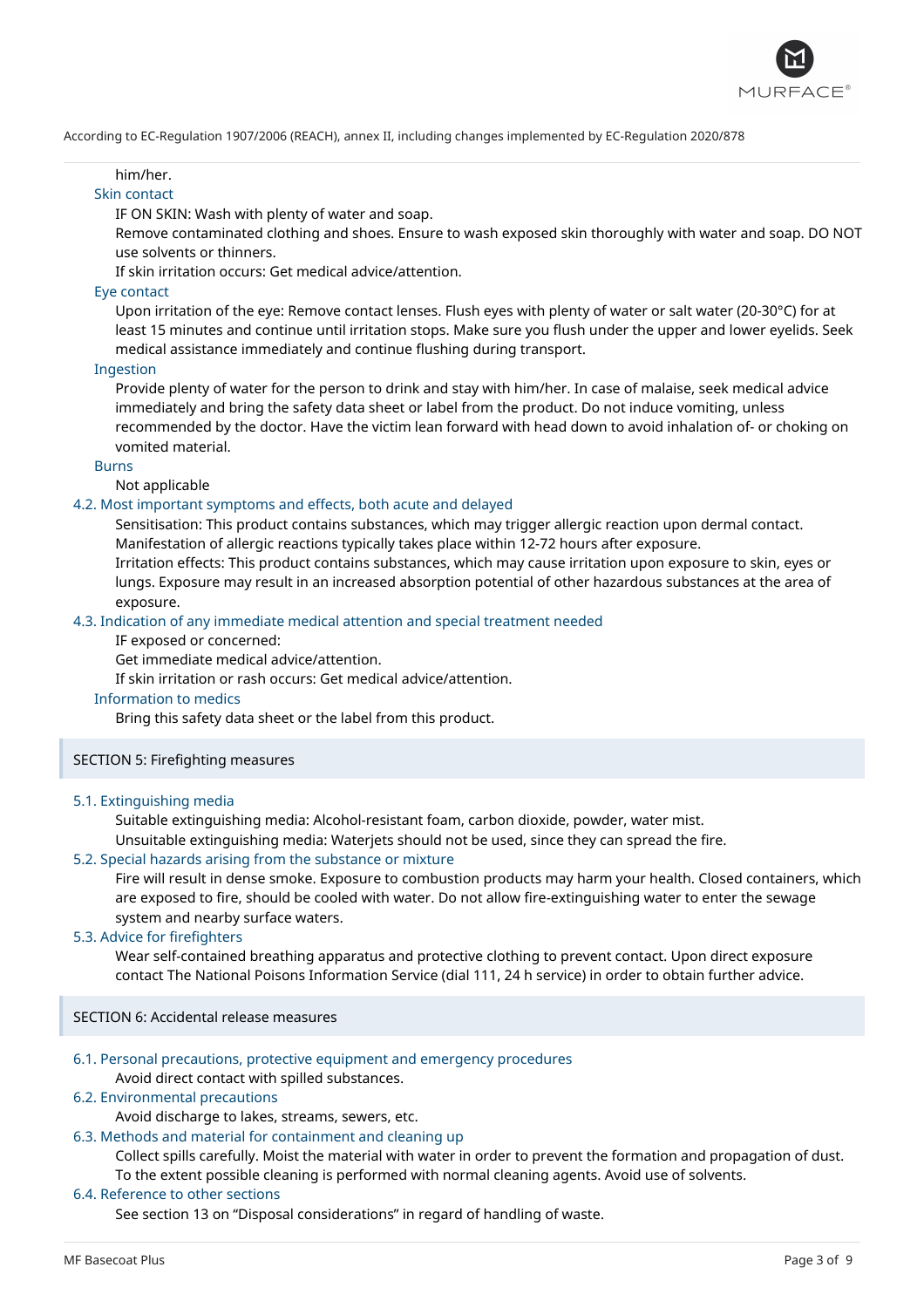

See section 8 "Exposure controls/personal protection" for protective measures.

SECTION 7: Handling and storage

### 7.1. Precautions for safe handling

Avoid direct contact with the product.

Smoking, drinking and consumption of food is not allowed in the work area.

See section 8 "Exposure controls/personal protection" for information on personal protection.

### 7.2. Conditions for safe storage, including any incompatibilities

Containers that have been opened must be carefully resealed and kept upright to prevent leakage. Powder trickling out onto the floor or onto other containers must be prevented.

#### Recommended storage material

Keep only in original packaging.

Storage temperature

Room temperature 18 to 23°C (Storage on stock, 3 to 8°C)

Incompatible materials

Strong acids, strong bases, strong oxidizing agents, and strong reducing agents.

### 7.3. Specific end use(s)

This product should only be used for applications quoted in section 1.2

# SECTION 8: Exposure controls/personal protection

### 8.1. Control parameters

 $\overline{a}$ 

```
Portland Cement
```
Long term exposure limit (8 hours) (mg/m<sup>3</sup>): 10(inhalable)/4(respirable)

The Control of Substances Hazardous to Health Regulations 2002. SI 2002/2677 The Stationery Office 2002. EH40/2005 Workplace exposure limits (Fourth Edition 2020).

#### DNEL

No data available

# PNEC

No data available

# 8.2. Exposure controls

Compliance with the given occupational exposure limits values should be controlled on a regular basis. General recommendations

Smoking, drinking and consumption of food is not allowed in the work area.

# Exposure scenarios

There are no exposure scenarios implemented for this product.

Exposure limits

Professional users are subjected to the legally set maximum concentrations for occupational exposure. See occupational hygiene limit values above.

# Appropriate technical measures

Airborne gas and dust concentrations must be kept at a minimum and below current limit values (see above). Installation of a local exhaust system if normal air flow in the work room is not sufficient is recommended. Ensure emergency eyewash and -showers are clearly marked.

#### Hygiene measures

Take off contaminated clothing and wash it before reuse.

#### Measures to avoid environmental exposure

# No specific requirements

Individual protection measures, such as personal protective equipment

# **Generally**

Use only CE marked protective equipment.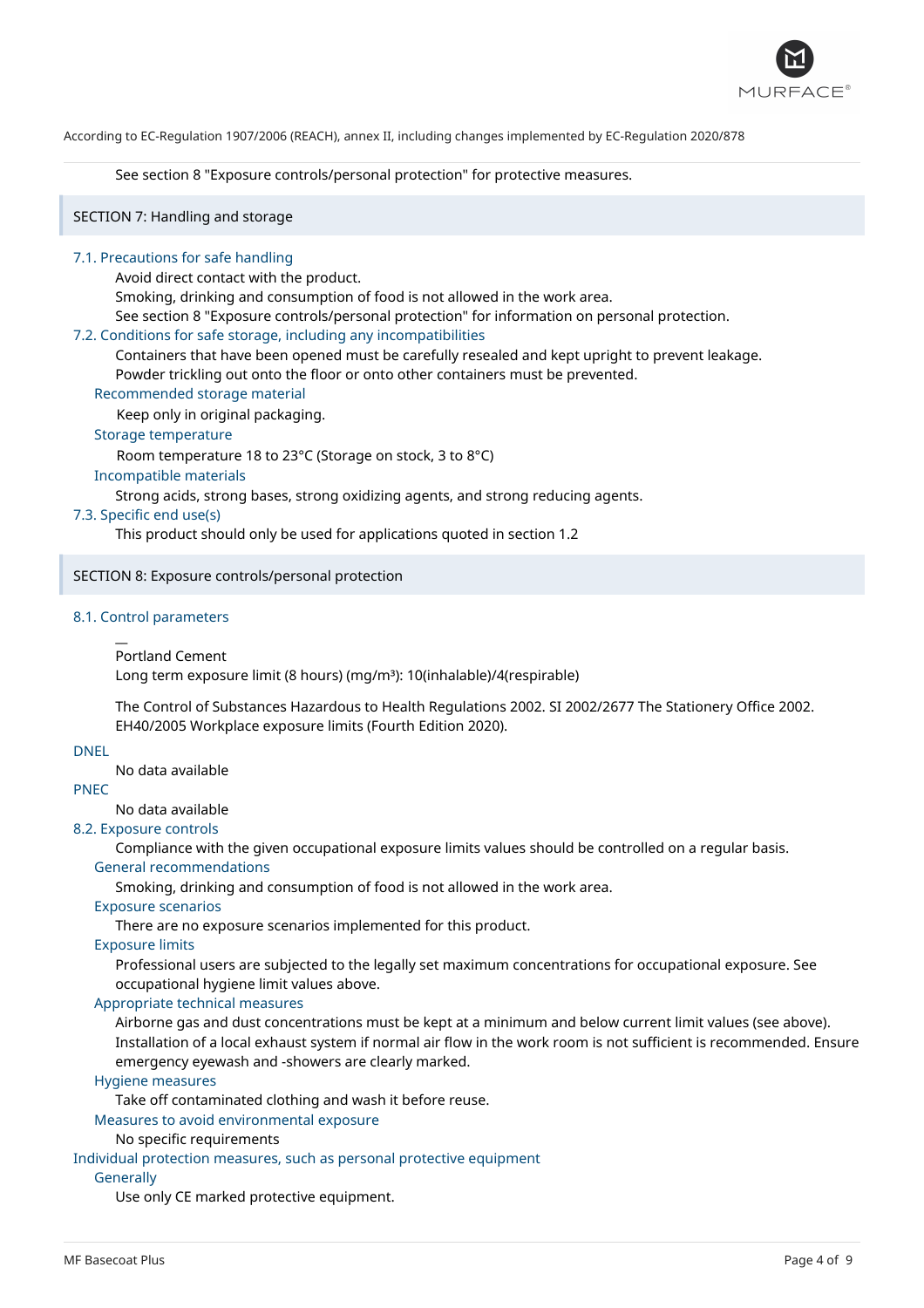

|    | No specific requirements<br><b>Respiratory Equipment</b>                                                                                                                                                                                                                                                                                                                                                                                                                                                                             |                          |                             |                |                                   |  |
|----|--------------------------------------------------------------------------------------------------------------------------------------------------------------------------------------------------------------------------------------------------------------------------------------------------------------------------------------------------------------------------------------------------------------------------------------------------------------------------------------------------------------------------------------|--------------------------|-----------------------------|----------------|-----------------------------------|--|
|    | Type                                                                                                                                                                                                                                                                                                                                                                                                                                                                                                                                 | Class                    | Colour                      |                | Standards                         |  |
|    | S/SL                                                                                                                                                                                                                                                                                                                                                                                                                                                                                                                                 | P <sub>1</sub>           | White                       | EN149          |                                   |  |
|    | Skin protection                                                                                                                                                                                                                                                                                                                                                                                                                                                                                                                      |                          |                             |                |                                   |  |
|    | Recommended                                                                                                                                                                                                                                                                                                                                                                                                                                                                                                                          | Type/Category            |                             |                | Standards                         |  |
|    | Dedicated work clothing<br>should be worn                                                                                                                                                                                                                                                                                                                                                                                                                                                                                            | $\overline{\phantom{a}}$ |                             | $\overline{a}$ |                                   |  |
|    | Hand protection                                                                                                                                                                                                                                                                                                                                                                                                                                                                                                                      |                          |                             |                |                                   |  |
|    | Material                                                                                                                                                                                                                                                                                                                                                                                                                                                                                                                             | Glove thickness<br>(mm)  | Breakthrough time<br>(min.) |                | Standards                         |  |
|    | Nitrile                                                                                                                                                                                                                                                                                                                                                                                                                                                                                                                              | 0.38                     | > 30                        |                | EN374-2, EN374-3,<br><b>EN388</b> |  |
|    | Eye protection                                                                                                                                                                                                                                                                                                                                                                                                                                                                                                                       |                          |                             |                |                                   |  |
|    | Type                                                                                                                                                                                                                                                                                                                                                                                                                                                                                                                                 | Standards                |                             |                |                                   |  |
|    | Safety glasses with side<br>shields.                                                                                                                                                                                                                                                                                                                                                                                                                                                                                                 | <b>EN166</b>             |                             |                |                                   |  |
|    | SECTION 9: Physical and chemical properties                                                                                                                                                                                                                                                                                                                                                                                                                                                                                          |                          |                             |                |                                   |  |
| pH | 9.1. Information on basic physical and chemical properties<br>Physical state<br>Powder<br>Colour<br>White<br>Odour / Odour threshold<br>Testing not relevant or not possible due to nature of the product.<br>Testing not relevant or not possible due to nature of the product.<br>Density (g/cm <sup>3</sup> )<br>1.18<br>Kinematic viscosity<br>Does not apply to solids.<br>Particle characteristics<br>Testing not relevant or not possible due to nature of the product.<br>Phase changes<br>Melting point/Freezing point (°C) |                          |                             |                |                                   |  |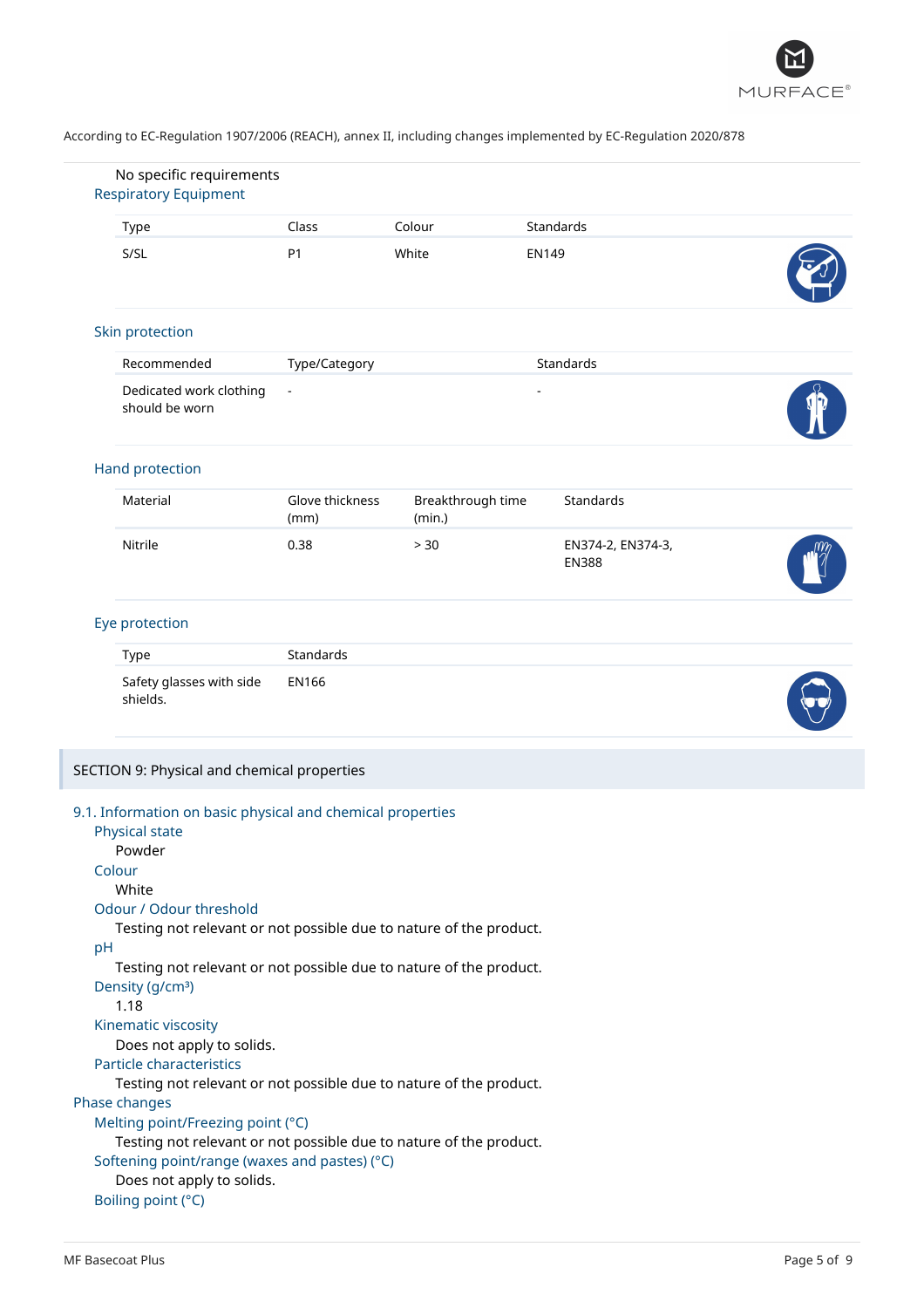

Does not apply to solids. Vapour pressure Testing not relevant or not possible due to nature of the product. Relative vapour density Does not apply to solids. Decomposition temperature (°C) Testing not relevant or not possible due to nature of the product. Data on fire and explosion hazards Flash point (°C) Does not apply to solids. Ignition (°C) Testing not relevant or not possible due to nature of the product. Auto flammability (°C) Testing not relevant or not possible due to nature of the product. Lower and upper explosion limit (% v/v) Does not apply to solids. **Solubility** Solubility in water Testing not relevant or not possible due to nature of the product. n-octanol/water coefficient Testing not relevant or not possible due to nature of the product. Solubility in fat (g/L) Testing not relevant or not possible due to nature of the product. 9.2. Other information Other physical and chemical parameters No data available SECTION 10: Stability and reactivity 10.1. Reactivity No data available 10.2. Chemical stability The product is stable under the conditions, noted in section 7 "Handling and storage". 10.3. Possibility of hazardous reactions No special 10.4. Conditions to avoid No special 10.5. Incompatible materials Strong acids, strong bases, strong oxidizing agents, and strong reducing agents. 10.6. Hazardous decomposition products The product is not degraded when used as specified in section 1. SECTION 11: Toxicological information

11.1. Information on hazard classes as defined in Regulation (EC) No 1272/2008

#### Acute toxicity

Based on available data, the classification criteria are not met.

# Skin corrosion/irritation

Causes skin irritation.

# Serious eye damage/irritation

Causes serious eye damage.

### Respiratory sensitisation

Based on available data, the classification criteria are not met.

Skin sensitisation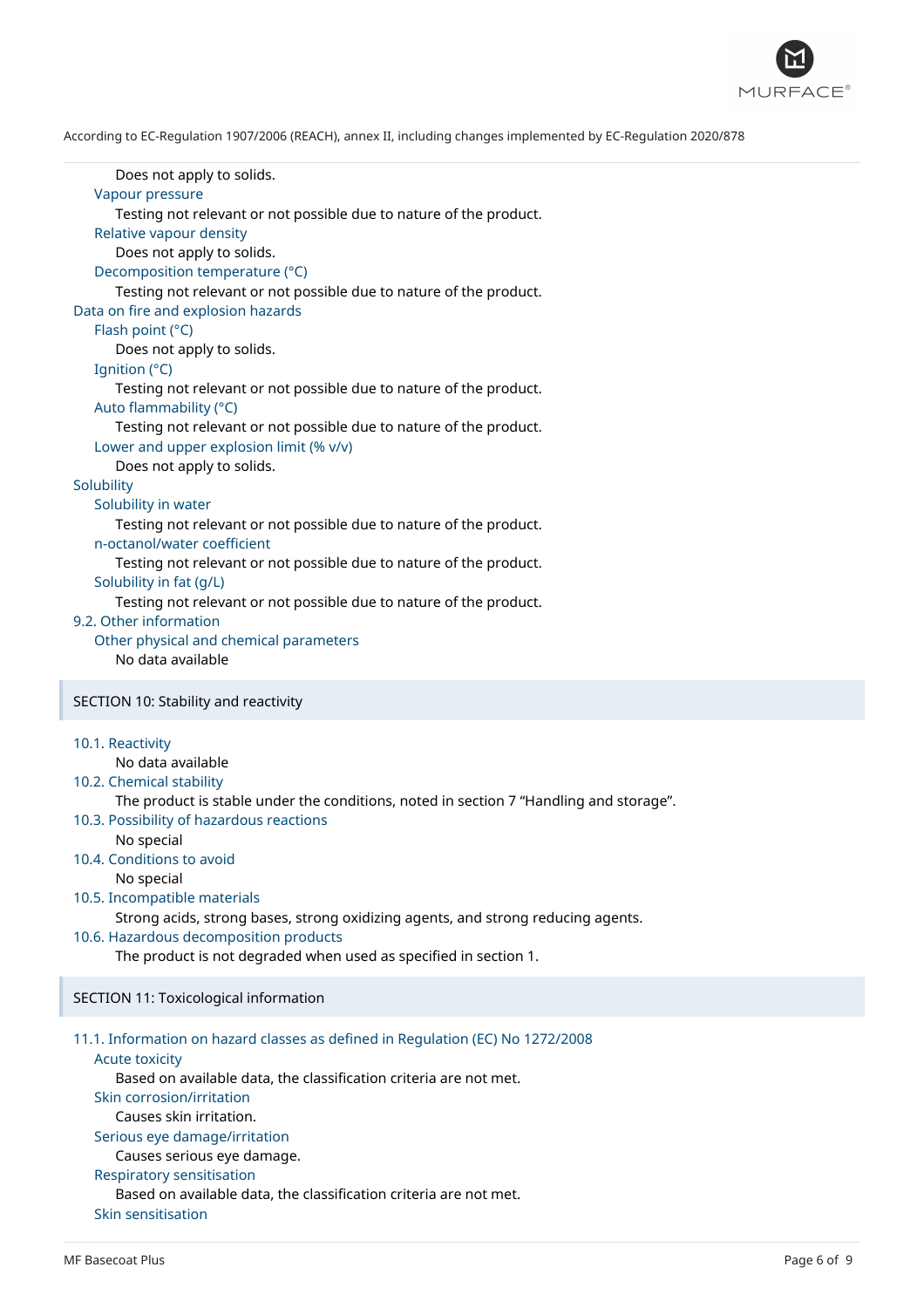

May cause an allergic skin reaction.

# Germ cell mutagenicity

Based on available data, the classification criteria are not met.

### **Carcinogenicity**

Based on available data, the classification criteria are not met.

#### Reproductive toxicity

Based on available data, the classification criteria are not met.

STOT-single exposure

May cause respiratory irritation.

### STOT-repeated exposure

Based on available data, the classification criteria are not met.

#### Aspiration hazard

Based on available data, the classification criteria are not met.

### 11.2. Information on other hazards

# Long term effects

Irritation effects: This product contains substances, which may cause irritation upon exposure to skin, eyes or lungs. Exposure may result in an increased absorption potential of other hazardous substances at the area of exposure.

Endocrine disrupting properties

#### No special

Other information

No special

SECTION 12: Ecological information

#### 12.1. Toxicity

No data available

- 12.2. Persistence and degradability No data available
- 12.3. Bioaccumulative potential No data available

12.4. Mobility in soil

No data available

# 12.5. Results of PBT and vPvB assessment

This mixture/product does not contain any substances considered to meet the criteria classifying them as PBT and/or vPvB.

12.6. Endocrine disrupting properties

No special

12.7. Other adverse effects

No special

SECTION 13: Disposal considerations

### 13.1. Waste treatment methods

Product is covered by the regulations on hazardous waste. HP 4 - Irritant (skin irritation and eye damage) HP 5 - Specific Target Organ Toxicity (STOT)/Aspiration Toxicity HP 13 – Sensitising Dispose of contents/container to an approved waste disposal plant. Regulation (EU) No 1357/2014 of 18 December 2014 on waste.

EWC code

Not applicable Specific labelling Not applicable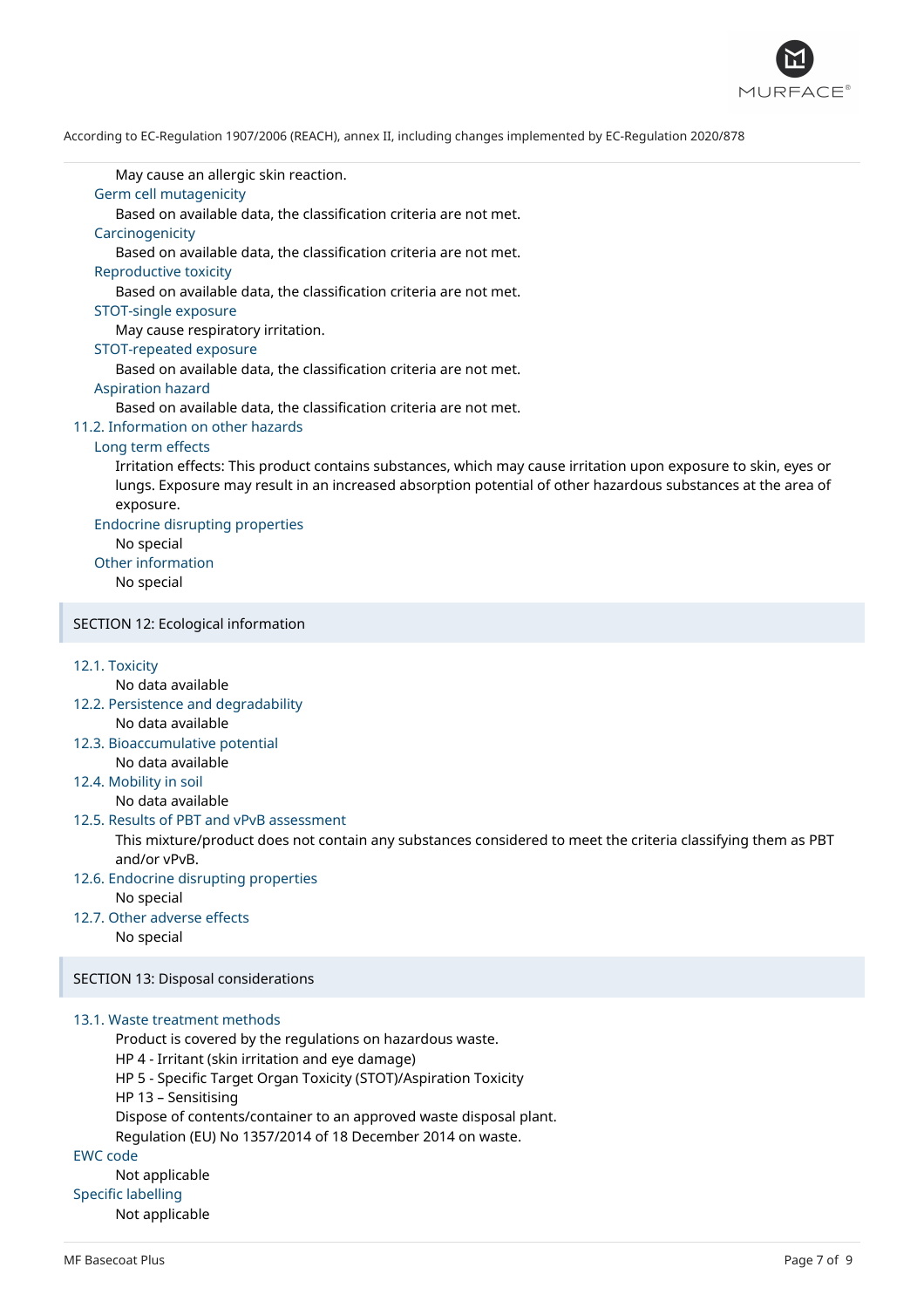

#### Contaminated packing

Packaging containing residues of the product must be disposed of similarly to the product.

#### SECTION 14: Transport information

14.1. - 14.4. Not dangerous goods according to ADR, IATA and IMDG. ADR/RID Not applicable IMDG Not applicable MARINE POLLUTANT No IATA Not applicable 14.5. Environmental hazards Not applicable 14.6. Special precautions for user Not applicable 14.7. Maritime transport in bulk according to IMO instruments No data available SECTION 15: Regulatory information 15.1. Safety, health and environmental regulations/legislation specific for the substance or mixture Restrictions for application Restricted to professional users. People under the age of 18 shall not be exposed to this product. Demands for specific education No specific requirements SEVESO - Categories / dangerous substances Not applicable Additional information Not applicable Sources The Management of Health and Safety at Work Regulations 1999 Regulation (EU) No 1357/2014 of 18 December 2014 on waste. CLP Regulation (EC) No 1272/2008, as retained and amended in UK law. EC-Regulation 1907/2006 (REACH), as amended by UK REACH Regulations SI 2019/758 15.2. Chemical safety assessment No SECTION 16: Other information Full text of H-phrases as mentioned in section 3 H315, Causes skin irritation. H317, May cause an allergic skin reaction. H318, Causes serious eye damage. H335, May cause respiratory irritation. Abbreviations and acronyms ADN = European Provisions concerning the International Carriage of Dangerous Goods by Inland Waterway ADR = The European Agreement concerning the International Carriage of Dangerous Goods by Road

ATE = Acute Toxicity Estimate